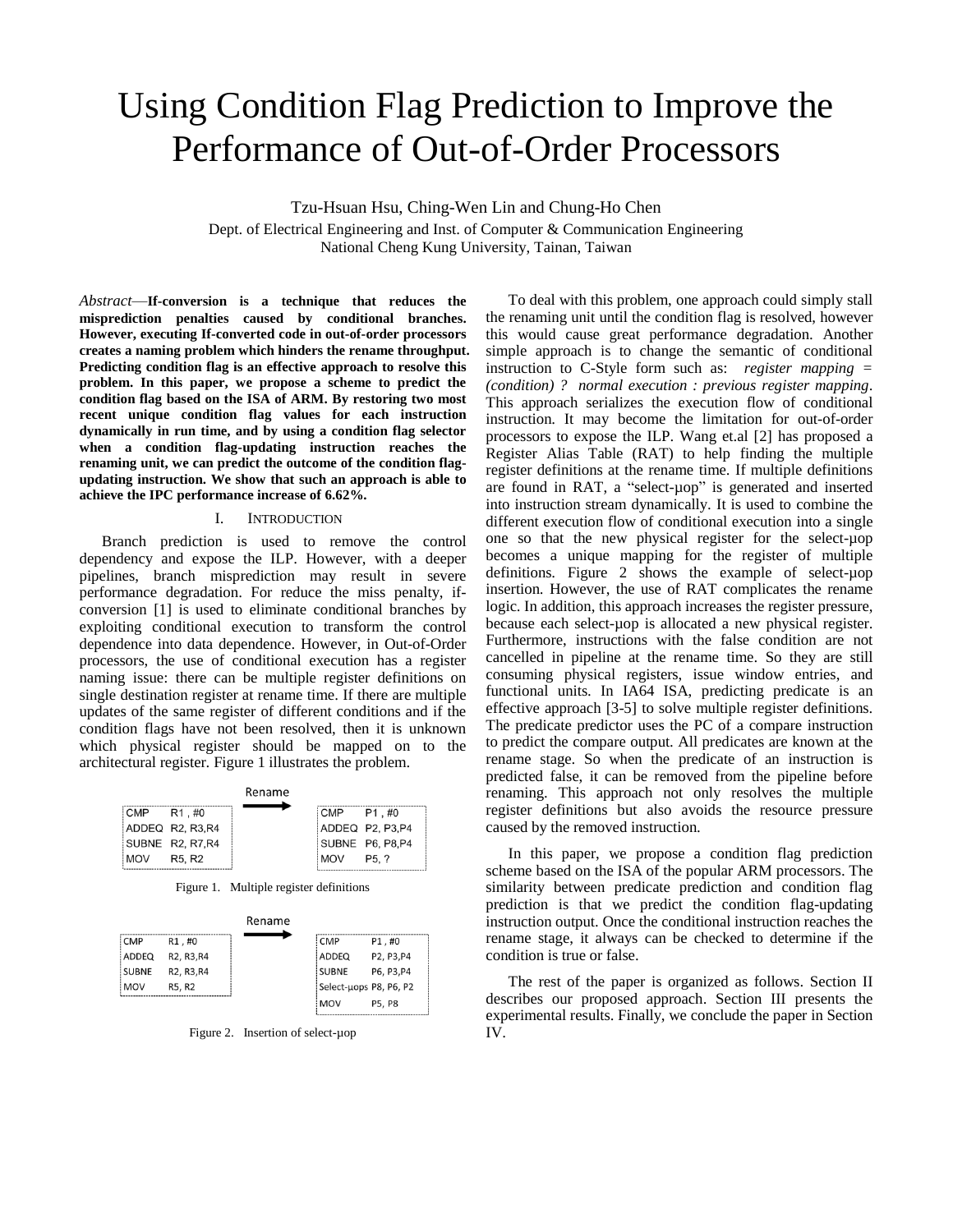### II. CONDITION FLAG PREDICTION

For the consideration of hardware resource saving, predicting the predicates is a good solution for multiple register definitions based on IA64. In this section, we will describe how to predict the condition flag based on ARM ISA where each instruction can be conditional executed if intended.

# *A. Flag value locality*

In ISA of ARM [9], the N, Z, C, and V bits are combined as the condition flag. The condition flag can be tested by conditional instructions to determine whether the instruction is to be executed or not. In our approach, the condition flag is considered as a 4-bit value. That is, the result of prediction is one of the  $2<sup>4</sup>$  values. To capture the behavior of condition flag-updating instruction, we want to know that the amount of past history needs to be considered in making condition flag predictions. We recorded the condition flag value of each condition flag-updating instruction, and measured how many unique condition flag values are produced by each static condition flag-updating instruction in average. Table I shows the result. These values are for the MiBench [10] benchmark suite. From the table we can see that the number of unique flag values is lower than two in average. That is, for a large number of condition flag-updating instructions, the unique flag value updated by these instructions is two or fewer values. It would be worthwhile to exploit this behavior. If we store a maximum of two most recent unique flag value for each condition flag-updating instruction, and do a binary encoding of these two outcomes, we can use a condition flag selector to making a prediction.

| TABLE I. | AVERAGE NUMBER OF UNIQUE CONDITION FLAG |
|----------|-----------------------------------------|
|----------|-----------------------------------------|

| Benchmark    | Unique condition flag value produced<br>by each static condition flag-updating<br>instruction in average |
|--------------|----------------------------------------------------------------------------------------------------------|
| <b>FFT</b>   | 1.62                                                                                                     |
| patricia     | 1.44                                                                                                     |
| susan        | 1.17                                                                                                     |
| gsort        | 1.28                                                                                                     |
| dijkstra     | 1.18                                                                                                     |
| bitcount     | 1.45                                                                                                     |
| stringsearch | 1.15                                                                                                     |
| adpcm        | 1.20                                                                                                     |
| gsm          | 1.21                                                                                                     |
| rijndael     | 1.20                                                                                                     |

#### *B. Condition Flag Selector*

The control flow of a program is predicted by branch prediction before if-conversion is performed while the condition execution instruction is transformed from ifconversion and the value of a condition flag also determines the control flow. Therefore, we incorporate the branch prediction concept [11] into the condition flag selector.

# *C. Condition Flag Predictor*

The condition flag predictor is mainly divided into two parts: Condition Flag Value Table (CFVT) and condition flag selector. Figure 3 shows the block diagram of a condition flag predictor. The CFVT has three fields : Tag, Flag Values, and Last used. The Flag Value field stores up to two most recent unique values of the condition code. These two values are associated with the binary encoding {0, 1}. When the condition flag-updating instructions keep producing one of these two values dynamically in run time, the flag value can be predicted by selecting one of the two outcomes from {0, 1}, and determine whether the following instruction is to be executed or not. When a third unique flag value is produced, it replaces the least recently used flag value from the flag values field. The Last Used field keeps recording which flag value was used.



Figure 3. Block diagram of a condition flag predictor

For the condition flag selector, the mapping from branch prediction is as follows. Given the PC of a condition flagupdating instruction, the prediction is produced. The taken and not taken predicted by the branch predictor is mapped to the binary encoding {0, 1} of Flag Value field from CFVT.

The condition flag predictor works as follows. When making the prediction for an instruction, the corresponding CFVT entry is accessed, and its Tag field is tested to determine if the CFVT entry is a hit. If so, the condition flag selector generates either true or false result, then the flag value corresponding to that binary encoding is selected as the next prediction. If a miss occurs in the CFVT, then no prediction is made. In this case, when a following conditional instruction reaches the rename stage, it is stalled until the condition flag is resolved.

To reduce the penalty of miss prediction, we integrate a confidence threshold with the condition flag predictor to select which prediction is worthy to be used. Each entry of the CFVT is extended with a Confidence Counter field. It is a saturated counter that increases when a correct prediction occurs and zeroes when a misprediction occurs. A prediction is made if the counter value equals the confidence threshold.

# III. PERFORMANCE EVALUATION

This section evaluates the performance of our condition flag prediction approach with various architectural design options.

# *A. Experimental Setup*

All the experiments presented in this paper used a cycleaccurate SystemC simulation model [12] that runs ARMv6 ISA binaries. The main architectural parameters are shown in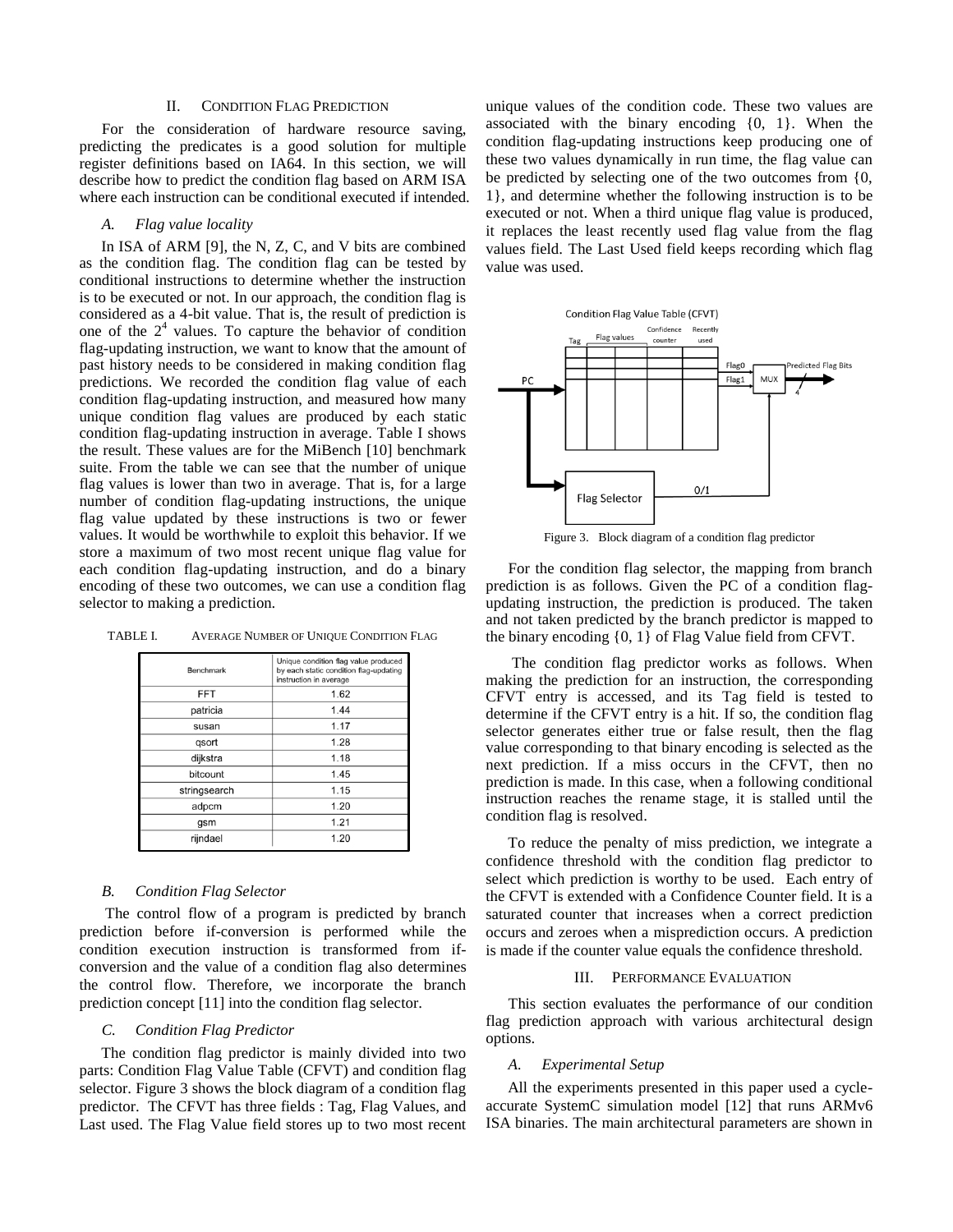Table II. The baseline architecture is identical to this, except that when the condition flag-updating instruction has not yet committed and the following conditional instruction has reached the rename unit, the execution is stalled until the condition flag is resolved. To implement the condition flag predictor we incorporate the gshare/local combined predictor into condition flag selector.

We have simulated ten benchmark programs from MiBench. All benchmarks have been compiled with GNU ARM cross-compiler.

TABLE II. PROCESSOR ARCHCHITECTURE PARAMETER VALUE USED

| Fetch/Decode/Rename<br>Width | $\overline{2}$                                                                                                                                                                          |  |
|------------------------------|-----------------------------------------------------------------------------------------------------------------------------------------------------------------------------------------|--|
| Issue/Commit Width           | 4                                                                                                                                                                                       |  |
| Issue Window Size            | 32                                                                                                                                                                                      |  |
| Physical Registers           | 80                                                                                                                                                                                      |  |
| <b>Function Units</b>        | 2 ALU, 1 MUL, 1 L/S,<br>1 Branch, 1 Coprocessor unit                                                                                                                                    |  |
| <b>Branch Predictor</b>      | Multilevel:<br>1. Gshare 5-bit GHR, 1k entries count<br>2. Local 1k entries LHT, 1k entries count                                                                                       |  |
| D-Cache/I-Cache              | 64KB, 4-way,<br>3 Cycles delay                                                                                                                                                          |  |
| Condition Flag Predictor     | 2k entries condition flag table(size:8.75KB)<br>Gshare/Local Conbined predictor:<br>(size:4.25KB)<br>1. Gshare 5-bit GHR, 2k entries count<br>2. Local 2k entries LHT, 2k entries count |  |

# *B. Confidence Threshold*

Figure 4 shows the performance of condition flag predictor as the IPC speedups with threshold 0, 2, and 4 respectively. All speedup results are normalized to the baseline processor. Note that FFT with threshold 0, the speedup turns into a slowdown of -7.22%. Figure 5 shows the miss prediction rate of condition flag prediction. We can see that the miss prediction rate of FFT is up to 37%. The high miss prediction rate causes this performance penalty. For the FFT with threshold 2, the miss prediction rate is cut downs to 17% and the performance improves more than 9%. However, for the rest of benchmark programs, the decrease of miss prediction rate does not result in performance improvement. Figure 6 shows the distribution of no prediction, incorrect prediction and correct prediction. We can see that the increase of confidence threshold could result in losing opportunity for correct predictions and decrease of confidence threshold could result in great performance penalty because of miss prediction. Moreover, with higher threshold, the increase of no prediction has an impact on performance. This is because the conditional instructions are stalled at the rename unit until the corresponding condition flag is resolved. The wasted cycles decreases the register rename throughput. Figure 7 shows how the threshold increases that increase the number of stalled cycles caused by waiting condition flag to be resolved. Therefore, the confidence threshold does not affect equally in each benchmark program. Comparing these results of performance evaluation with difference confidence threshold, the condition flag predictor is able to achieve the IPC performance increase of 6.62% with threshold 2.



Figure 4. Performance impact of difference confidence threshold values



Figure 5. Miss prediction rate of condition flag predictor with difference confidence threshold values



Figure 6. The distribution of no prediction, incorrect prediction and correct prediction